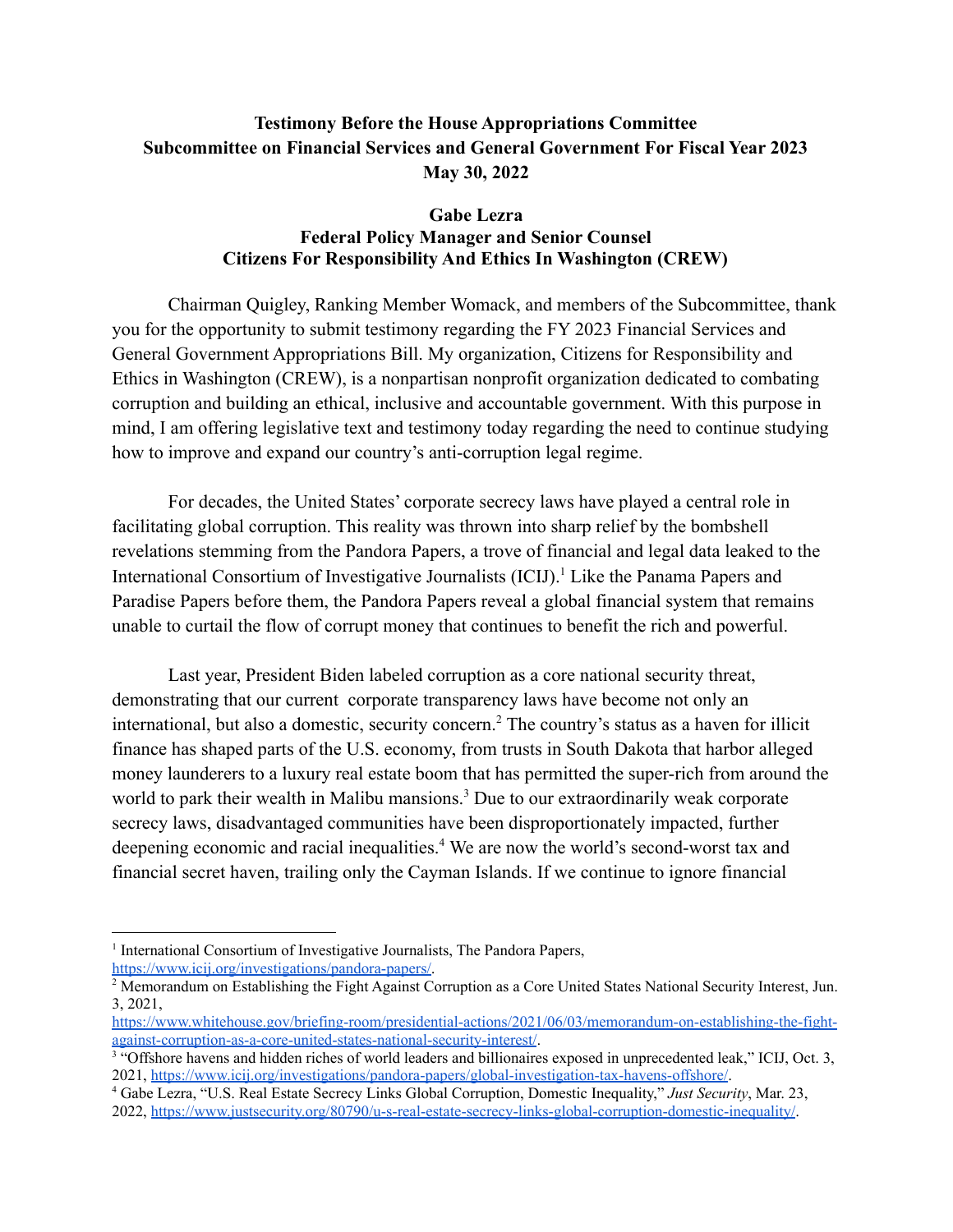corruption as a national security threat, we will undermine any global or domestic anti-corruption effort.<sup>5</sup>

In 2021, Congress passed the Corporate Transparency Act (CTA) to fix our country's broken anti-corruption laws and address the United States' role as a prime facilitator of global corruption. The CTA directs the Financial Crimes Enforcement Network (FinCEN) to develop a centralized database of all the beneficial owners of American corporations and other similar legal entities, and make that information available to law enforcement agencies upon request. Such beneficial ownership registries are a staple of modern anti-money laundering, financial corruption, and terrorist financing (AML) regimes.<sup>6</sup>

While the CTA is a strong first step towards bringing the United States'AML regime in line with international standards, it still leaves us lagging behind other Financial Action Task Force (FATF) member countries, because it does not make the registry information publicly available. Public registries, such as those in place in the United Kingdom and the European Union, have shown immense promise in combating illicit cash flows. They are quickly becoming a best practice among FATF members.<sup>7</sup> For instance, the expanded public accessibility requirements have helped the EU's fight against illicit money: when Luxembourg opened its public beneficial ownership registry, journalists and accountability groups quickly identified numerous shell entities owned by notoriously corrupt individuals. In particular, "[a]mong the beneficial owners identified by journalists were an arms dealer at the center of one of the biggest corruption scandals in France, the Kremlin-connected leader of one of the largest Russian criminal organisations, an ex-son-in-law of Tunisia's former dictator under sanctions between 2011 and 2020, and several members of the 'Ndrangheta, Italy's most powerful crime syndicate."<sup>8</sup>

shortcomings," Transparency International EU, Feb. 16, 2021, <https://transparency.eu/openlux-beneficial-ownership-registers/>

<sup>&</sup>lt;sup>5</sup> "Financial Secrecy Index 2020 reports progress on global transparency – but backsliding from US, Cayman and UK prompts call for sanctions," Tax Justice Network, Feb. 18, 2020,

[https://taxjustice.net/press/financial-secrecy-index-2020-reports-progress-on-global-transparency-but-backsliding-fr](https://taxjustice.net/press/financial-secrecy-index-2020-reports-progress-on-global-transparency-but-backsliding-from-us-cayman-and-uk-prompts-call-for-sanctions/) [om-us-cayman-and-uk-prompts-call-for-sanctions/](https://taxjustice.net/press/financial-secrecy-index-2020-reports-progress-on-global-transparency-but-backsliding-from-us-cayman-and-uk-prompts-call-for-sanctions/).

<sup>&</sup>lt;sup>6</sup> See, e.g., Directive (EU) 2018/843 of the European Parliament and of the Council of 30 May 2018 amending Directive (EU) 2015/849 on the prevention of the use of the financial system for the purposes of money laundering or terrorist financing, and amending Directives 2009/138/EC and 2013/36/EU, Paragraph 30, [https://eur-lex.europa.eu/legal-content/EN/TXT/PDF/?uri=CELEX:32018L0843.](https://eur-lex.europa.eu/legal-content/EN/TXT/PDF/?uri=CELEX:32018L0843)

<sup>&</sup>lt;sup>7</sup> Registers of True Owners of Anonymous Companies On Track to Become a Requirement Worldwide, Transparency International, Oct. 22, 2021,

[https://www.transparency.org/en/press/registers-true-owners-anonymous-companies-requirement-worldwide.](https://www.transparency.org/en/press/registers-true-owners-anonymous-companies-requirement-worldwide) *See also* "Out in the Open: How Public Beneficial Ownership Registries Advance Anti-Corruption," Transparency International, Sep. 10, 2021,

<sup>8</sup> Lucinda Pearson, "OpenLux demonstrates the value of open beneficial ownership registers--and their <https://www.transparency.org/en/news/how-public-beneficial-ownership-registers-advance-anti-corruption>.